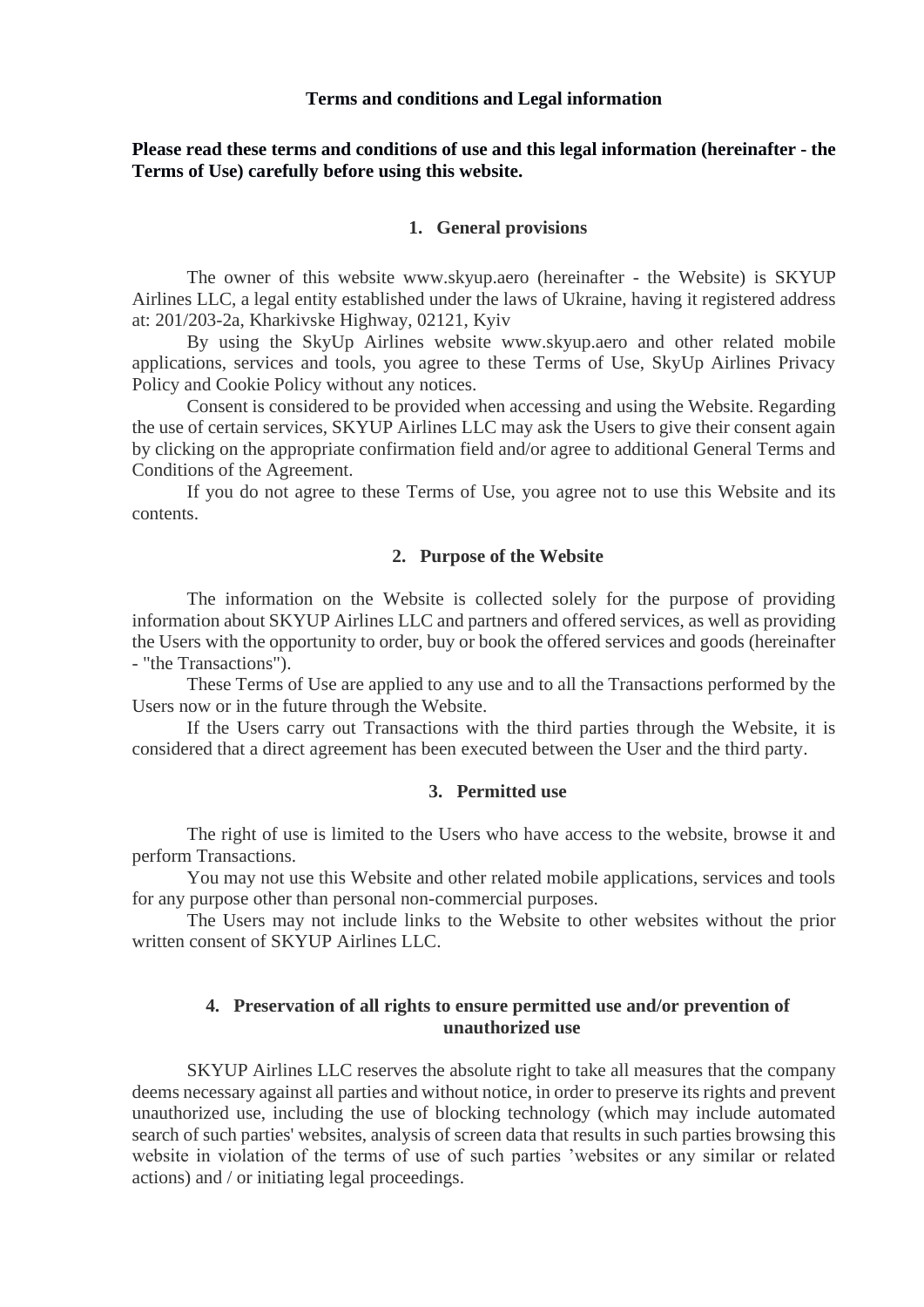### **5. Intellectual property**

All information, such as text, images, videos, software, products, services and other information contained or presented on the Website is subject to copyright, trademark rights, database rights and (or) other intellectual property rights, and accordingly may not be modified, copied, submitted, licensed, published, downloaded, sent or used in any other way without the prior written consent of SKYUP Airlines LLC or the respective owner.

The User has the right to use the Website for his own personal use, subject to all copyrights and other property rights.

#### **6. Booking**

SKYUP Airlines LLC makes the website reservation system available only to allow Users to check the availability of goods or services related to air transportation and to perform Transactions with SKYUP Airlines LLC and third-party suppliers.

In order to use certain services and perform Transactions, the User must also accept not only these Terms of Use, but also the contractual terms applied in each case.

### **7. Exclusive sales agent**

ALIMPIKA AVIATION LTD is the only exclusive agent authorized to sell tickets for Skyup Airlines flights separately or together with other services in the European Union (hereinafter - the Territory).

ALIMPIKA AVIATION LTD (hereinafter - the Agent) is a legal entity under the laws of Cyprus and registered at Ilektras, 19 Office 102, Kokkinotrimithia, 2660, Nicosia, Cyprus. The Agent's right is established on the basis of the Agent's sales agreement between Skyup Airlines LLC and the Agent.

The Agent provides services using the booking system through the Website for passenger transportation on scheduled flights, additional services for passengers on the territory (hereinafter - the Passenger Services) and is fully responsible for fulfilling its obligations to book and sell services for passengers in the Territory. The Agent is responsible for verifying the validity of the User's payment card and transferring funds to SKYUP Airlines LLC for all authorized Transactions.

#### **8. Responsibility**

The User is responsible for all costs, fees, taxes and claims incurred as a result of his/her use of the Website. The access data provided to the User for his/her account is intended for his/her personal use and should be treated as confidential. All transactions performed through the account must be attributed to the account holder and are mandatory for him/her.

The user is liable for direct and indirect damage, as well as for consequential damage caused by negligence or intent.

The information, software, products and services published on the Website may contain minor inaccuracies or spelling errors.

SKYUP Airlines LLC excludes, to the extent permitted by the current legislation of Ukraine, any liability for direct or indirect damage, as well as consequential damage caused by the use of this Website.

## **9. Links**